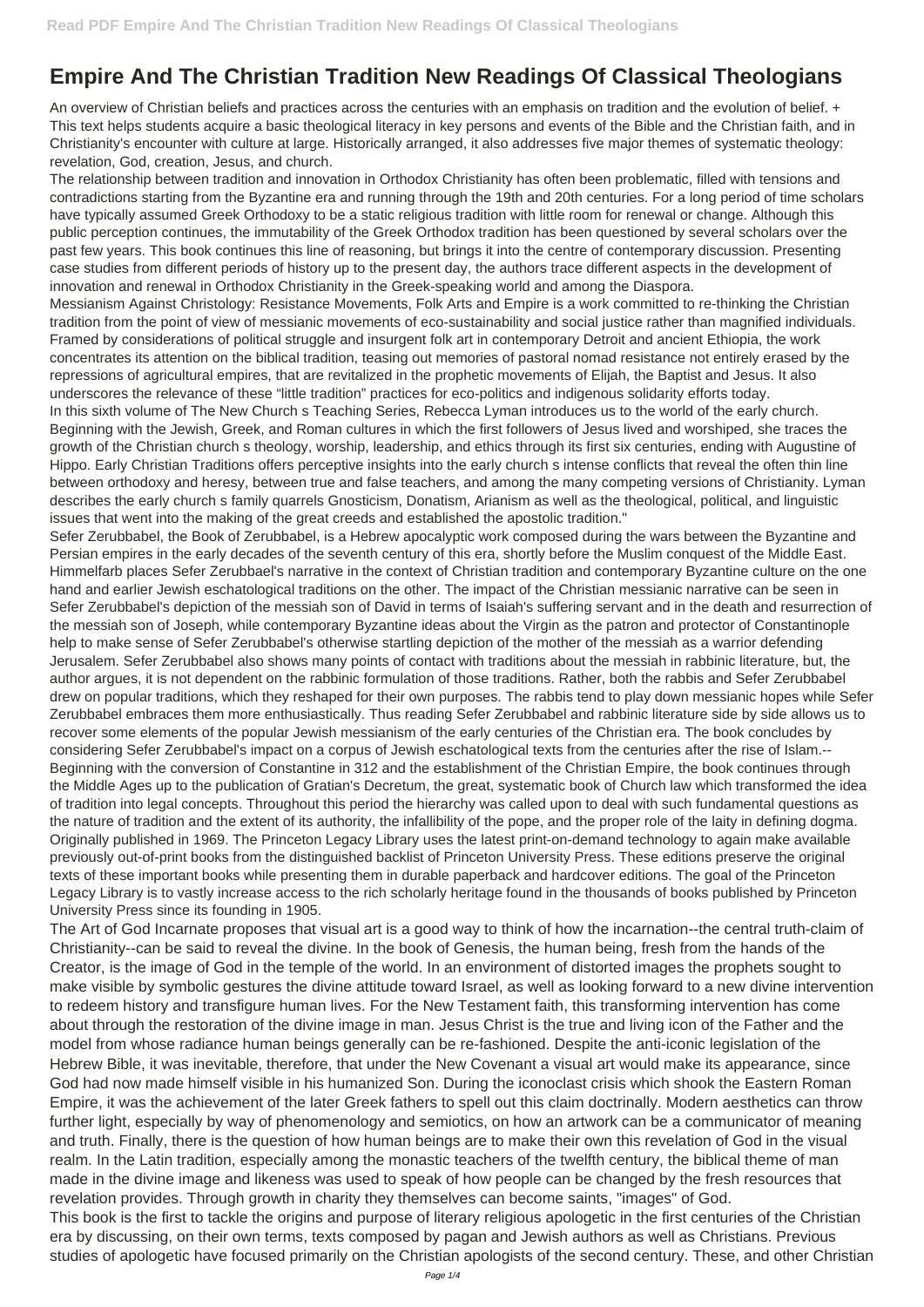authors, are represented also in this volume but, in addition, experts in the religious history of the pagan world, in Judaism, and in late antique philosophy examine very different literary traditions to see to what extent techniques and motifs were shared across the religious divide. Each contributor has investigated the probable audience, the literary milieu, and the specific social, political, and cultural circumstances which elicited each apologetic text. In many cases these questions lead on to the further issue of the relation between the readers addressed by the author and the actual readers, and the extent to which a defined literary genre of apologetic developed. These studies, ranging in time from the New Testament to the early fourth century, and including novel contributions by specialists in ancient history, Jewish history, ancient philosophy, the New Testament, and patristics, will put the study of ancient religious apologetic on to a new footing.

This book explains the main elements of the Christian faith in a warm and approachable way, giving special attention to questions that are raised about the Christian faith in a multicultural and postmodern setting.

From Jesus to the Internet examines Christianity as a mediated phenomenon, paying particular attention to how various forms of media have influenced and developed the Christian tradition over the centuries. It is the first systematic survey of this topic and the author provides those studying or interested in the intersection of religion and media with a lively and engaging chronological narrative. With insights into some of Christianitys most hotly debated contemporary issues, this book provides a much-needed historical basis for this interdisciplinary field.

What has Alexander the Great to do with Jesus Christ? Or the legendary king's conquest of the Persian Empire (335–23 BCE) to do with the prophecies of the Old Testament? In many ways, the early Christian writings on Alexander and his legacy provide a lens through which it is possible to view the shaping of the literature and thought of the early church in the Greek East and the Latin West. This book articulates that fascinating discourse for the first time by focusing on the early Christian use of Alexander. Delving into an impressively deep pool of patristic literature written between 130–313 CE, Christian Thrue Djurslev offers original interpretations of various important authors, from the learned lawyer Tertullian to the 'Christian Cicero' Lactantius, and from the apologist Tatian to the first church historian Eusebius. He demonstrates that the early Christian adaptations of the Alexandrian myths created a new tradition that has continued to develop and expand ever since. This innovative work of reception studies is important reading for all scholars of Alexander the Great and early church history.

The Art of Empire contends that the art and imagery of Late Antiquity requires a deeper understanding of the context of the imperial period before and after Constantine. The chapters treat an aspect of the relationship between early Christian art and the rituals, practices, or imagery of the Empire. The long-held belief that Christian arts beginnings can be simply understood by Constantines acceptance of the religion and the imperial cult must be reconsidered. These chapters offer a fresh perspective on the development of Christian art in its imperial background.

Joshua Noble focuses on the rapid appearance and disappearance in Acts 2 and 4 of the motif that early believers hold all their property in common, and argues that these descriptions function as allusions to the Golden Age myth. Noble suggests Luke's claims that the believers "had all things in common" and that "no one claimed private ownership of any possessions"-a motif that does not appear in any biblical source- rather calls to mind Greek and Roman traditions that the earliest humans lived in utopian conditions, when "no one ... possessed any private property, but all things were common." By analyzing sources from Greek, Latin, Jewish, and Christian traditions, and reading Acts 2:42-47 and 4:32-35 as Golden Age allusions, Noble illustrates how Luke's use of the motif of common property is significant for understanding his attitude toward the Roman Empire. Noble suggests that Luke's appeal to this myth accomplishes two things: it characterizes the coming of the Spirit as marking the beginning of a new age, the start of a "universal restoration" that will find its completion at the Second Coming of Christ; and it creates a contrast between Christ, who has actually brought about this restoration, and the emperors of Rome, who were serially credited with inaugurating a new Golden Age.

From divine visions to self-tortures, some strange mystical experiences have shaped the Christian tradition as we know it. Full of colourful detail, Mystics of the Christian Tradition examines the mystical experiences that have determined the history of Christianity over two thousand years, and reveals the often sexual nature of these encounters with the divine. In this fascinating account, Fanning reveals how God's direct revelation to St Francis of Assisi led to his living with lepers and kissing their sores, and describes the mystical life of Margery Kempe who 'took weeping to new decibel levels'. Through presenting the lives of almost a hundred mystics, this broad survey invites us to consider what it means to be a mystic and to explore how people such as Joan of Arc had their lives determined by divine visions. Mystics of the Christian

Tradition is a comprehensive guide to discovering what mysticism means and who the mystics of the Christian tradition actually were. This text is designed to serve as a primary source reader. It addresses medieval Christendom in the context of world history. It combines the traditional approach (the medieval Christian tradition found in the church hierarchy and theological development) with the newer approach to cultural diversity - diversity within European Christianity (women mystics, heretics, and popular religion), and diversity without, in a world context (non-European Christianity and relations with Islam, Judaism, and Buddhism).

The Roman Empire Greatly Influenced Christianity At a time when political power and religious power were in conflict, the Roman Empire chose to join with the religion (Christianity) that presented the greatest challange to the unity of the empire. The result of this union was the Roman Catholic Church. As was the historical tradition of Rome, when the Empire adopted a new religion it was imperative that they maintained the prestige of the Empire by making the new religion 'Roman'. In doing so, did they compromise some of the teachings of Christ? Was there more emphasis put on Roman Tradition than true Christian Conversion? Much of the erroneous teaching and practices of the Romans survived both the Protestant and Catholic Reformations. Still today biblical scholars don't see, or choose to ignore, the need follow God's Word. Why? We must learn to follow God's Word before the teachings of man.

This book, authored by an international group of scholars, focuses on a vibrant central current within the history of Russian legal thought: how Christianity, and theistic belief generally, has inspired the aspiration to the rule of law in Russia, informed Russian philosophies of law, and shaped legal practices. Following a substantial introduction to the phenomenon of Russian legal consciousness, the volume presents twelve concise, non-technical portraits of modern Russian jurists and philosophers of law whose thought was shaped significantly by Orthodox Christian faith or theistic belief. Also included are chapters on the role the Orthodox Church has played in the legal culture of Russia and on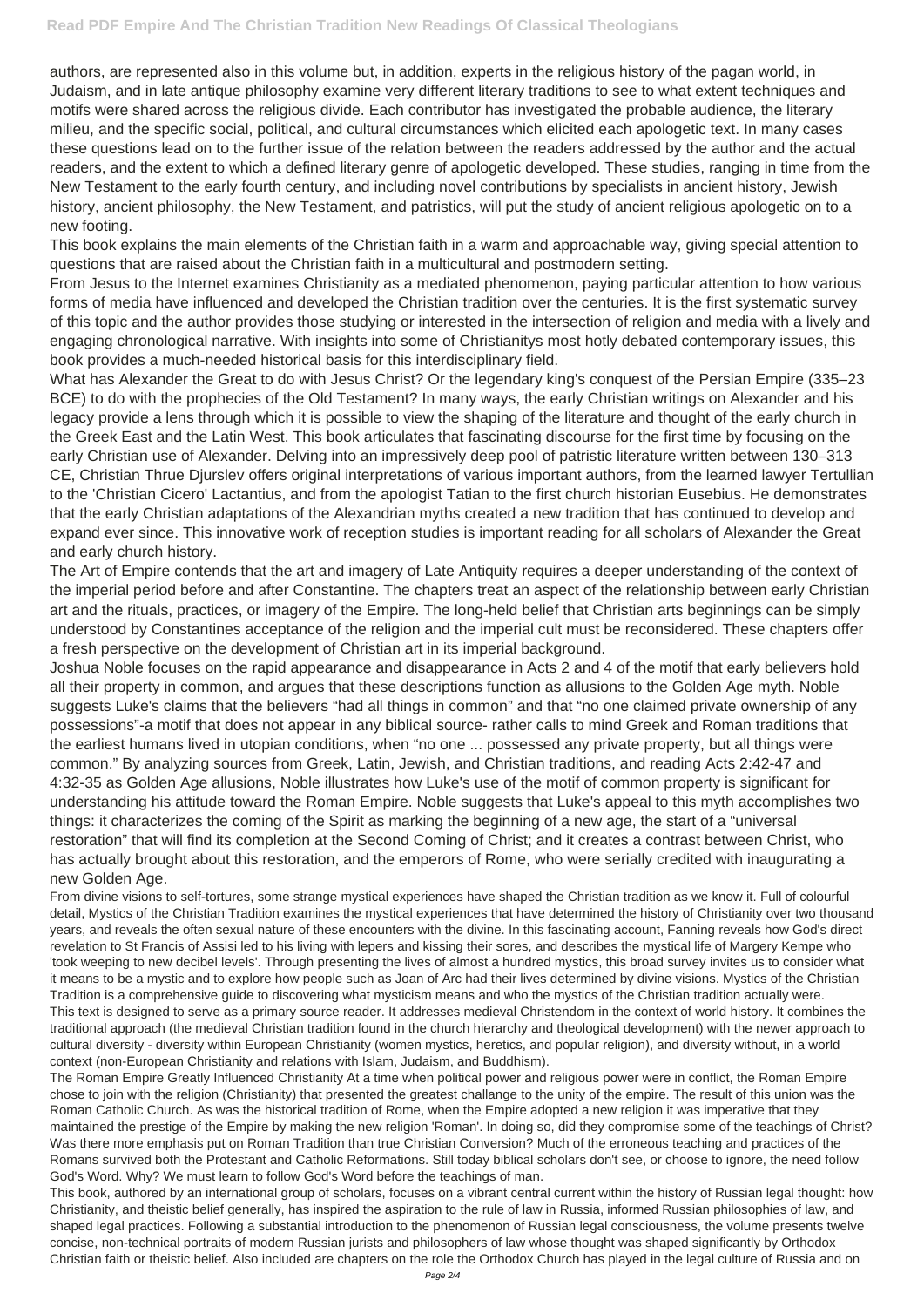the contribution of modern Russian scholars to the critical investigation of Orthodox canon law. The collection embraces the most creative period of Russian legal thought—the century and a half from the later Enlightenment to the Russian emigration following the Bolshevik Revolution. This book will merit the attention of anyone interested in the connections between law and religion in modern times. Bestselling author and theologian Scott Hahn offers a commentary on 1 and 2 Chronicles as a liturgical and theological interpretation of Israel's history.

This remarkable account by an award-winning historian details the responses to the fall of Rome by the church fathers, who set the pattern for interpreting this momentous event for all succeeding centuries. "To speak about the decline and fall of the Roman empire as 'the social triumph of the ancient church' is to look at the events associated with that 'memorable revolution' . . . through the eyes of the victors," writes the author. "The thoroughness of the victors has often seen to it that there remains no other way for us to view those events. Not only are we--for this period as for so many others throughout most of human history--denied access to the mind of the common people as they watched this history in the making, such that we are forced to depend on the documents provided by various of the elites of the fourth and fifth centuries; but among the documents of those elites, only some have been permitted to survive." Jerome, Christian humanist and translator of the Bible into Latin, represents an apocalyptic view of the crisis. Eusebius, court theologian and founder of church history, saw the fall of Rome as the sign of a new order, the "Christian Empire." And Augustine, fountainhead of much of Western thought during the millennium that followed, used it as the basis for his City of God. The unifying theme in this historical panorama is the final revisionist view of the fall by its greatest historian, Edward Gibbon. All of these interpretations of the fall of Rome continue to live today and deeply influence our understanding of Western culture.

An exploration into the ways Catholics in the Spanish Empire used devotional music (villancicos) to connect faith and hearing. By interpreting examples of "music about music" in the context of theological literature, it reveals how Spanish subjects listened and why. The Christian Tradition, formerly published by Pearson/Prentice Hall, introduces students at the beginning of the third millennium to a religion that has evolved over and shaped two previous millennia. With particular focus placed on the social and cultural background to this tradition, the text provides a stimulating survey of the history of Christianity from its Jewish roots to the challenges it faces in the twenty-first century. This innovative text weaves a consideration of the arts, spirituality, religious life and practice—especially among the laity, women, and others outside the dominant institutional tradition—into its rich historical narrative, and offers a comprehensive and diverse view of the course of Christian history This skillfully written text presents the full sweep of Ottoman history from its beginnings on the Byzantine frontier in about 1300, through its development as an empire, to its late eighteenth-century confrontation with a rapidly modernizing Europe. Itzkowitz delineates the fundamental institutions of the Ottoman state, the major divisions within the society, and the basic ideas on government and social structure. Throughout, Itzkowitz emphasizes the Ottomans' own conception of their historical experience, and in so doing penetrates the surface view provided by the insights of Western observers of the Ottoman world to the core of Ottoman existence.

THIS BOOK WILL HELP YOU• to appreciate the depth and beauty of the dominant form of Christianity in Greece, Russia and much of Eastern Europe• to understand the tenets, nature and holy days of Orthodox belief• to recognize the physical features of an Orthodox church, and the spiritual significance of icons• to know what to expect and how to conduct yourself during Orthodox services and ceremoniesOrthodoxy is the dominant form of Christianity in Greece, Russia, parts of Eastern Europe and the Balkans. Its practices are largely unfamiliar in the West, and have remained essentially unchanged since the earliest days of the faith. This lucid introduction outlines the tenets, nature and holy days of Orthodox belief with the Western reader in mind. It describes the physical church, especially icons, services, and common practices, and offers advice to visitors on how to conduct themselves so that they are accepted and feel comfortable.Several chapters concern the life of Jesus and the beginnings of Christianity; others trace the origins and history of the Church, with particular attention to its great champion, Constantine the Great. The present structure of the Church is described in brief, and the split between the Eastern and the Western Churches is related with differences clearly explained.The great antiquity and beauty of its liturgy, its essentially minimal hierarchy and its mystical yet pragmatic approach make the Orthodox religion a powerful medium for its profound and universal message. This deceptively simple volume takes the reader on a journey to the heart of the Christian tradition. ACCESS THE WORLD'S RELIGIONSSimple Guides: Religion is a series of concise, accessible introductions to the world's major religions. Written by experts in the field, they offer an engaging and sympathetic description of the key concepts, beliefs and practices of different faiths.Ideal for spiritual seekers and travellers alike, Simple Guides aims to open the doors of perception. Together the books provide a reliable compass to the world's great spiritual traditions, and a point of reference for further exploration and discovery. By offering essential insights into the core values, customs and beliefs of differentsocieties, they also enable visitors to be aware of the cultural sensibilities of their hosts, and to behave in a way that fosters mutual respect and understanding. J.H. Hexter's classic survey of the historical roots of Judaism and Christianity is now available with a new preface and updated bibliography. The book defines the main components, principal influences, and most significant transformations of ancient Hebrew religious beliefs and then considers those of Christianity, showing how early Christianity arose out of the Judaic heritage. The first part of the book deals with the evolution of ancient Israel down to the end of the sixth century B.C.; the second chronicles the transition from Judaism to Christianity and the struggle of the early Christian communities against the pressures and power of the Roman Empire. Ranging over some 1500 years of ancient history, the book illuminates the cultural and intellectual impact of the Judaeo-Christian tradition.

One of the most persistent problems in Christian-Muslim relations over the centuries has been the tendency by each to judge the other by standards and criteria not used in assessing itself. Goddard argues that such is no longer admissible and proceeds to offer a number of useful insights.

This study examines church-state relations from the Eastern Christian tradition, as manifested in the policies and practices of the Byzantine empire, the Mongol empire and mediaeval Russia, and their implications for modern times. The fourth edition of The Christian Theological Tradition provides students with essential theological knowledge of key